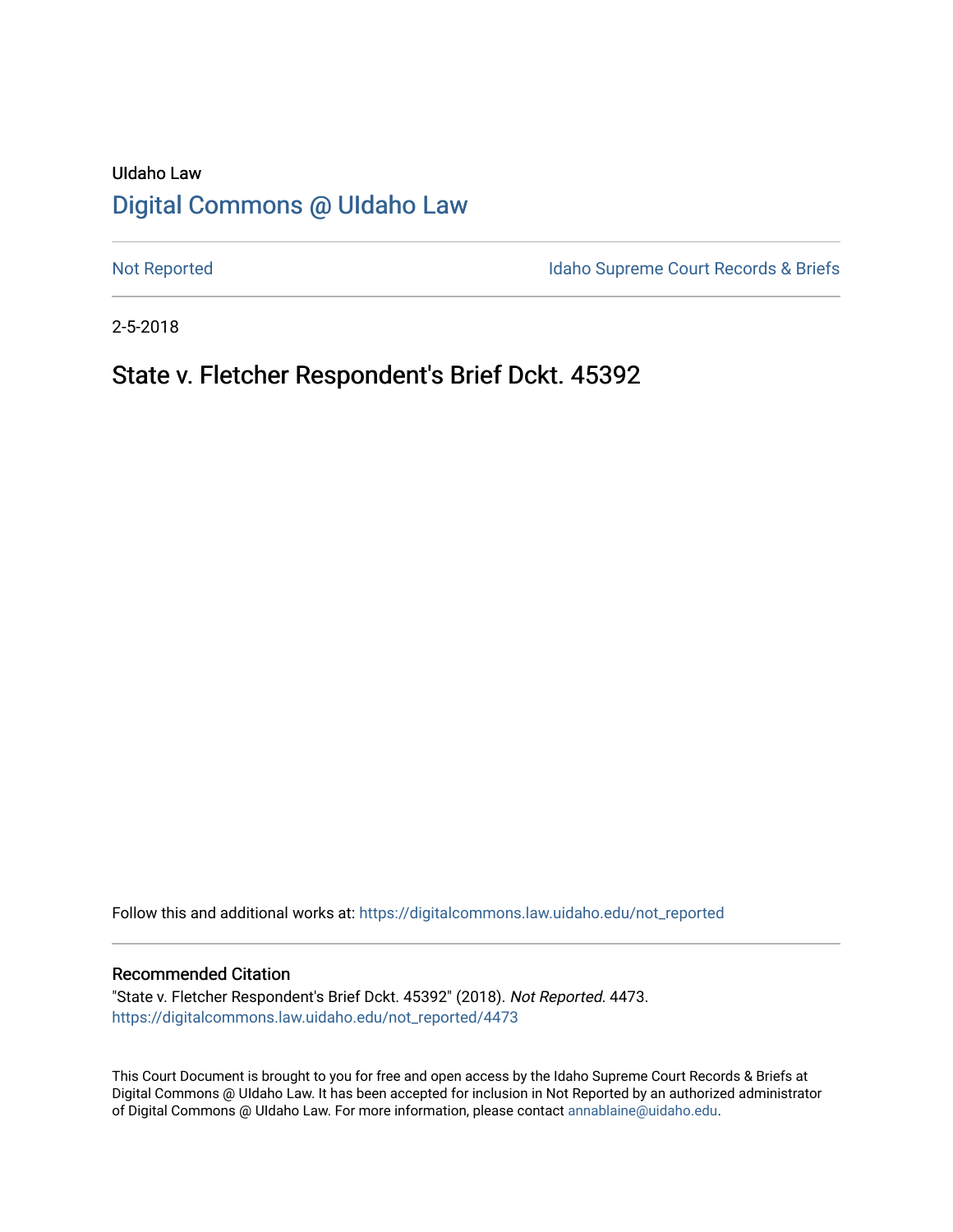#### **IN THE SUPREME COURT OF THE STATE OF IDAHO**

**)**

**)** 

**) ) ) ) ) )**

**STATE OF IDAHO,**

**Plaintiff-Respondent,**

**v.** 

**WILLIAM JERMAINE FLETCHER,** 

**Defendant-Appellant.**

**) No. 45392** 

**) Ada County Case No. CR-FE-2013-5474** 

## **BRIEF OF RESPONDENT** \_\_\_\_\_\_\_\_\_\_\_\_\_\_\_\_\_\_\_\_\_\_\_\_

\_\_\_\_\_\_\_\_\_\_\_\_\_\_\_\_\_\_\_\_\_\_\_\_

## **APPEAL FROM THE DISTRICT COURT OF THE FOURTH JUDICIAL DISTRICT OF THE STATE OF IDAHO, IN AND FOR THE COUNTY OF ADA**

\_\_\_\_\_\_\_\_\_\_\_\_\_\_\_\_\_\_\_\_\_\_\_\_

**HONORABLE JASON D. SCOTT District Judge**

\_\_\_\_\_\_\_\_\_\_\_\_\_\_\_\_\_\_\_\_\_\_\_\_

**LAWRENCE G. WASDEN Attorney General State of Idaho**

**PAUL R. PANTHER Deputy Attorney General Chief, Criminal Law Division**

**KENNETH K. JORGENSEN Deputy Attorney General Criminal Law Division P. O. Box 83720 Boise, Idaho 83720-0010 (208) 334-4534** 

**ATTORNEYS FOR PLAINTIFF-RESPONDENT** **WILLIAM JERMAINE FLETCHER IDOC #109593 I.S.C.C. H Block P. O. Box 70010 Boise, Idaho 83707** 

**PRO SE DEFENDANT-APPELLANT**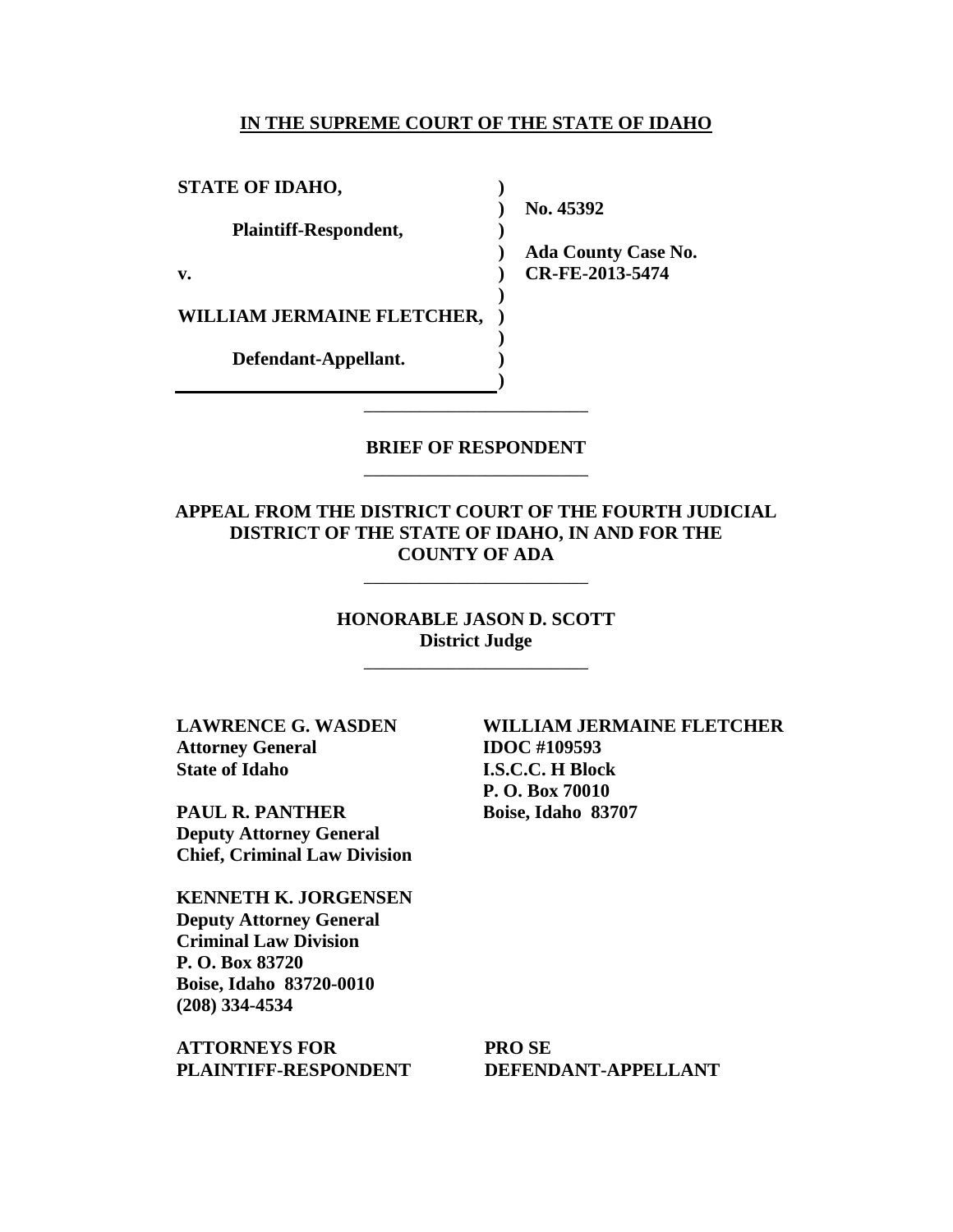# **TABLE OF CONTENTS**

|                 | Fletcher Has Failed To Show That The District Court Had<br>Jurisdiction To Consider The Claims Of Error Asserted In |  |
|-----------------|---------------------------------------------------------------------------------------------------------------------|--|
| $\mathsf{A}$ .  |                                                                                                                     |  |
| <b>B.</b>       |                                                                                                                     |  |
| $\mathcal{C}$ . | The District Court Lacked Jurisdiction To Consider                                                                  |  |
|                 |                                                                                                                     |  |
|                 |                                                                                                                     |  |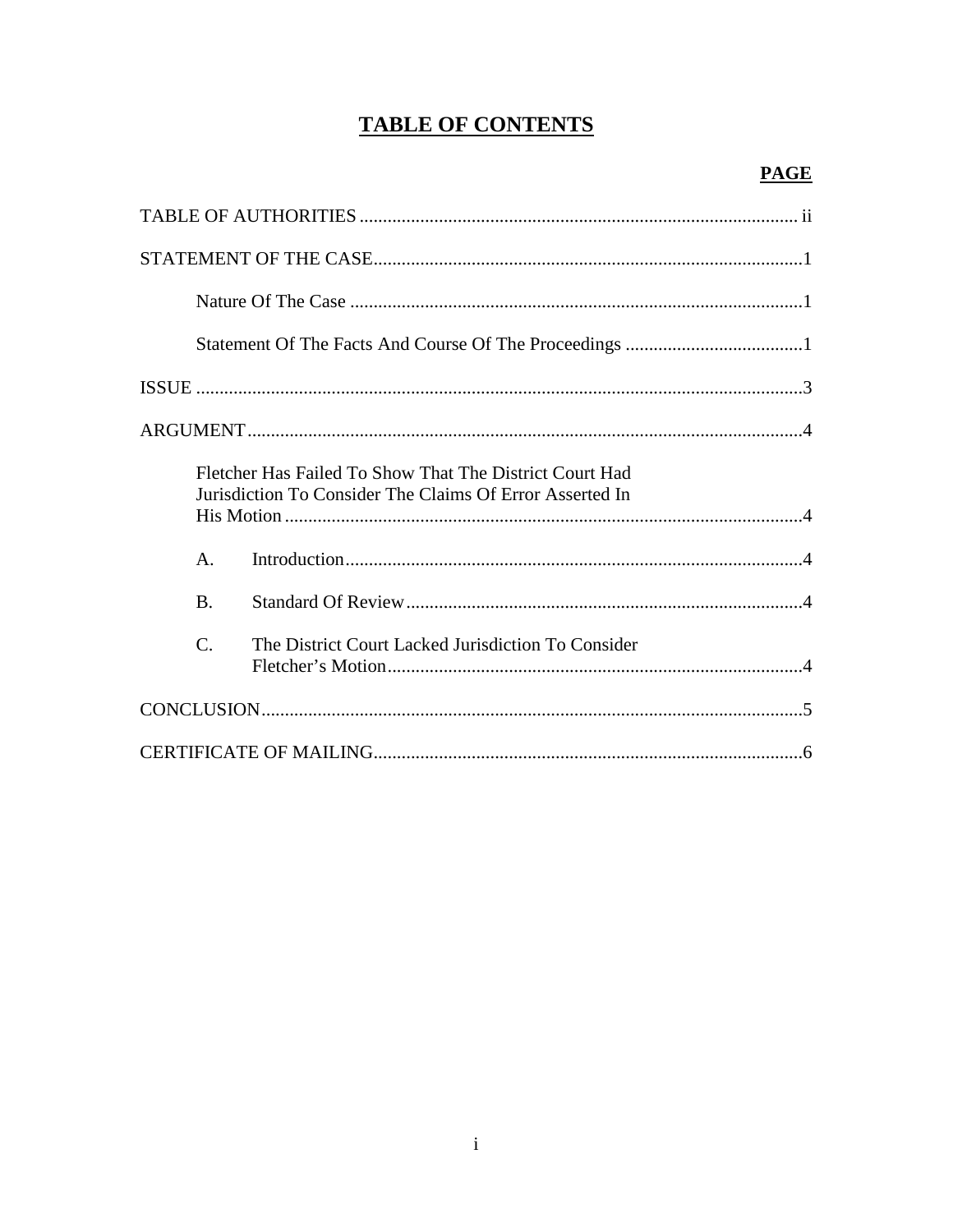# **TABLE OF AUTHORITIES**

| <b>CASES</b>                                                          | PAGE |
|-----------------------------------------------------------------------|------|
|                                                                       |      |
| State v. Fletcher, 2014 Unpublished Opinion No. 797, Docket No. 41871 |      |
| State v. Fletcher, 2016 Unpublished Opinion No. 603, Docket No. 43957 |      |
|                                                                       |      |
|                                                                       |      |
|                                                                       |      |
| <b>RULES</b>                                                          |      |

I.C.R. 35 .......................................................................................................................... 4, 5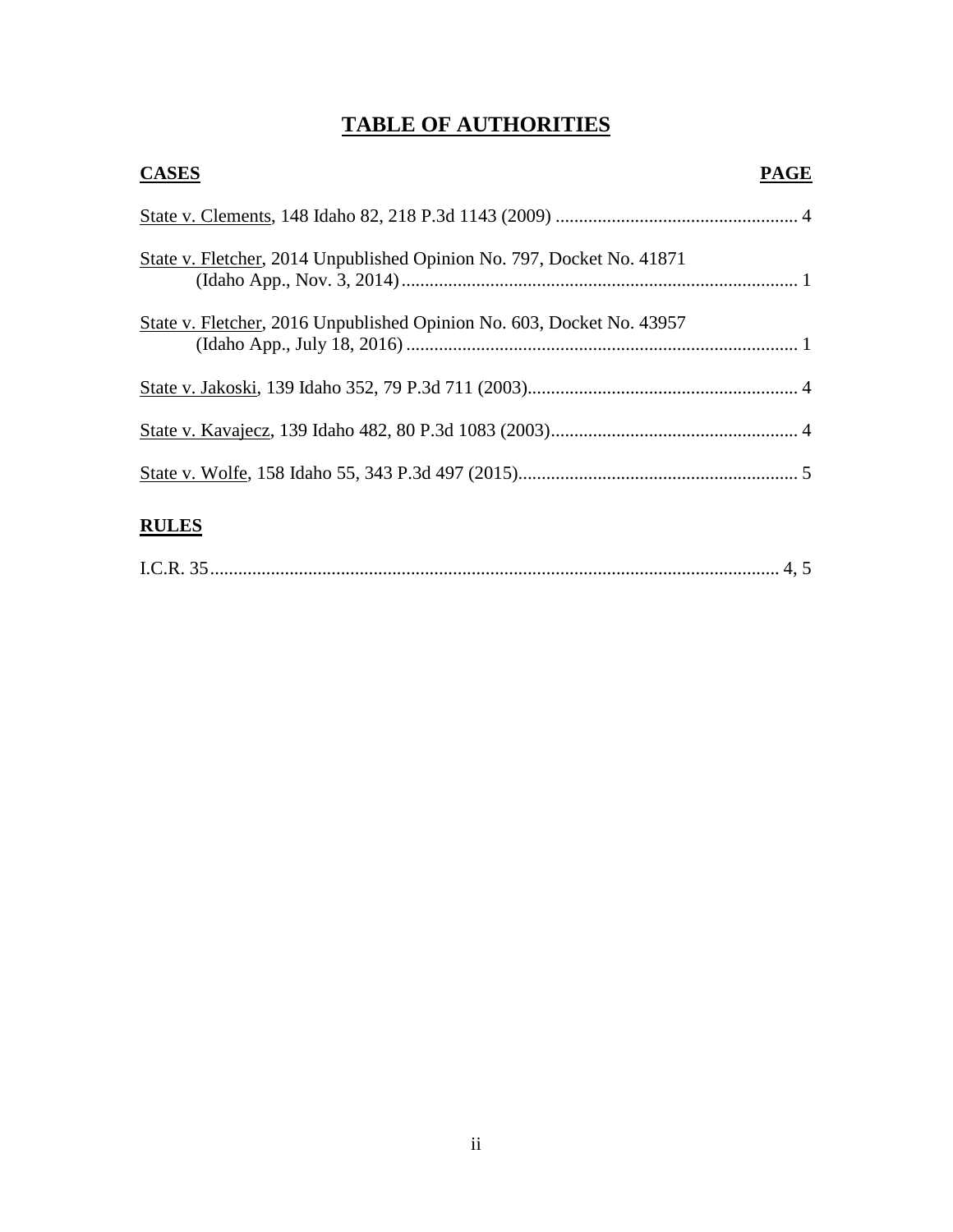#### STATEMENT OF THE CASE

### Nature Of The Case

 $\overline{a}$ 

William Jermaine Fletcher appeals from the denial of his Rule 35 motion claiming his sentence is illegal.

#### Statement Of The Facts And Course Of The Proceedings

A grand jury indicted Fletcher on two counts of lewd conduct with a minor under [1](#page-4-0)6 years of age.  $(\text{\#41871 R.}, \text{pp. 6-7.}^1)$  Fletcher pled guilty to an amended charge of injury to a child. (#41871 R., pp. 72-77.) The district court imposed a sentence of 10 years with three years indeterminate and retained jurisdiction. (#41871 R., pp. 91-93.) Fletcher moved to reduce his sentence. (#41871 R., pp. 95, 98-104, 115-125.) The district court denied the motion to reduce the sentence and also relinquished jurisdiction. (#41871 R., pp. 107-108, 138-140.) The Idaho Court of Appeals affirmed. State v. Fletcher, 2014 Unpublished Opinion No. 797, Docket No. 41871 (Idaho App., Nov. 3, 2014).

 After the Court of Appeals issued its opinion and remittitur, Fletcher filed a series of motions to "reconsider" the denial of his Rule 35 motion and to withdraw his guilty plea. (See generally #43957 R.) The district court denied his motions. (#43957 R., pp. 16-17, 25-26, 31-32, 97-98.) The Idaho Court of Appeals affirmed. State v. Fletcher, 2016 Unpublished Opinion No. 603, Docket No. 43957 (Idaho App., July 18, 2016).

On July 10, 2017, Fletcher filed a "Declaration Motion to Correct Illegal Conviction/Sentence—According to State Law on Idaho Criminal Rule [35]." (R., pp. 15- 19 (capitalization altered, brackets original).) The district court denied the motion, stating

<span id="page-4-0"></span><sup>&</sup>lt;sup>1</sup> This Court took judicial notice of the records in the prior appeals, docket numbers 41871 and 43957. (R., p. 2.)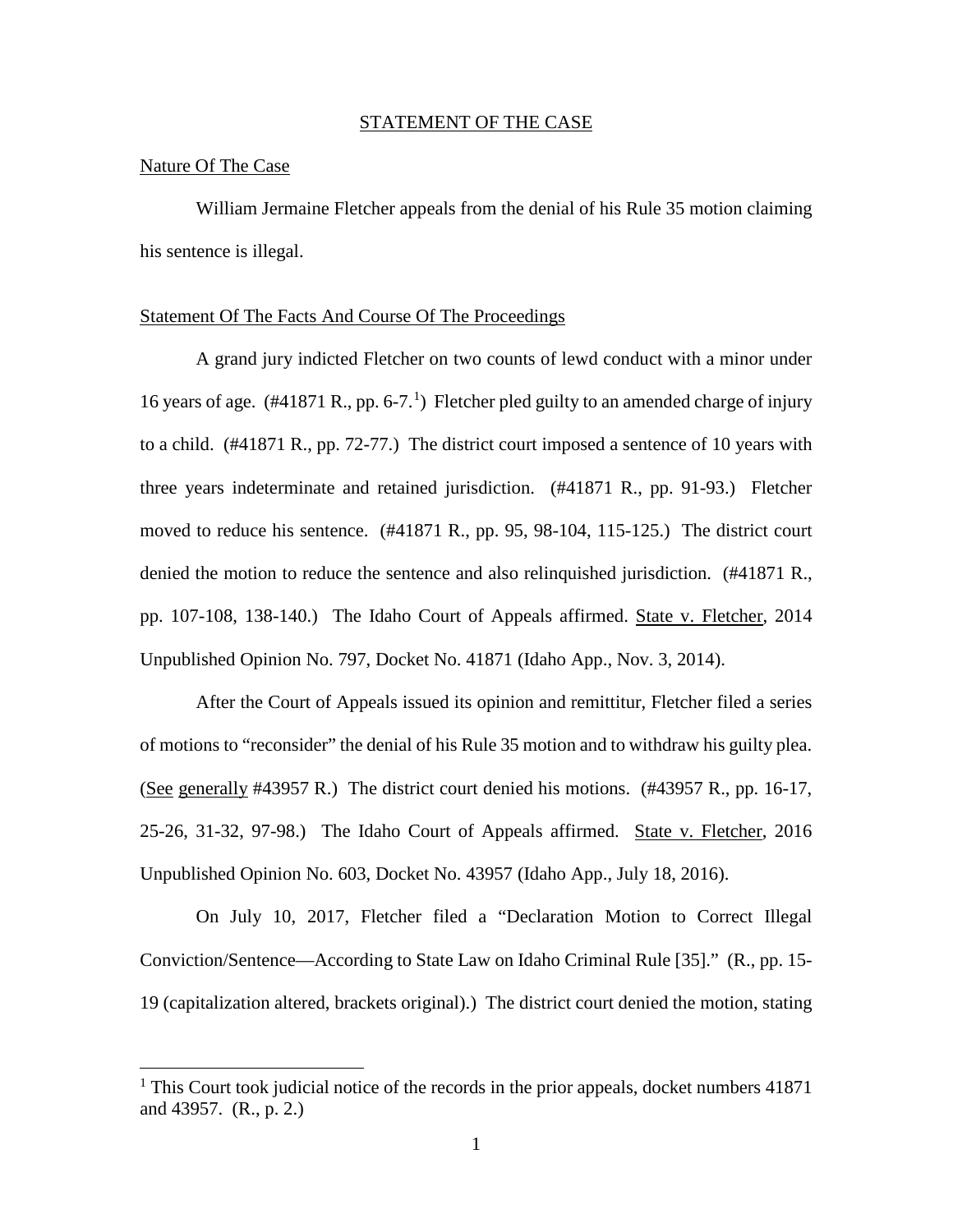that "Rule 35(a) isn't a vehicle for relitigating guilt or innocence." (R., pp. 22-23.) Fletcher filed an "objection" to the ruling. (R., pp. 25-29.) Treating the objection as a motion to reconsider, the district court denied it. (R., p. 30.) Fletcher filed a notice of appeal 40 days after entry of the order denying reconsideration. (R., pp. 32-37.)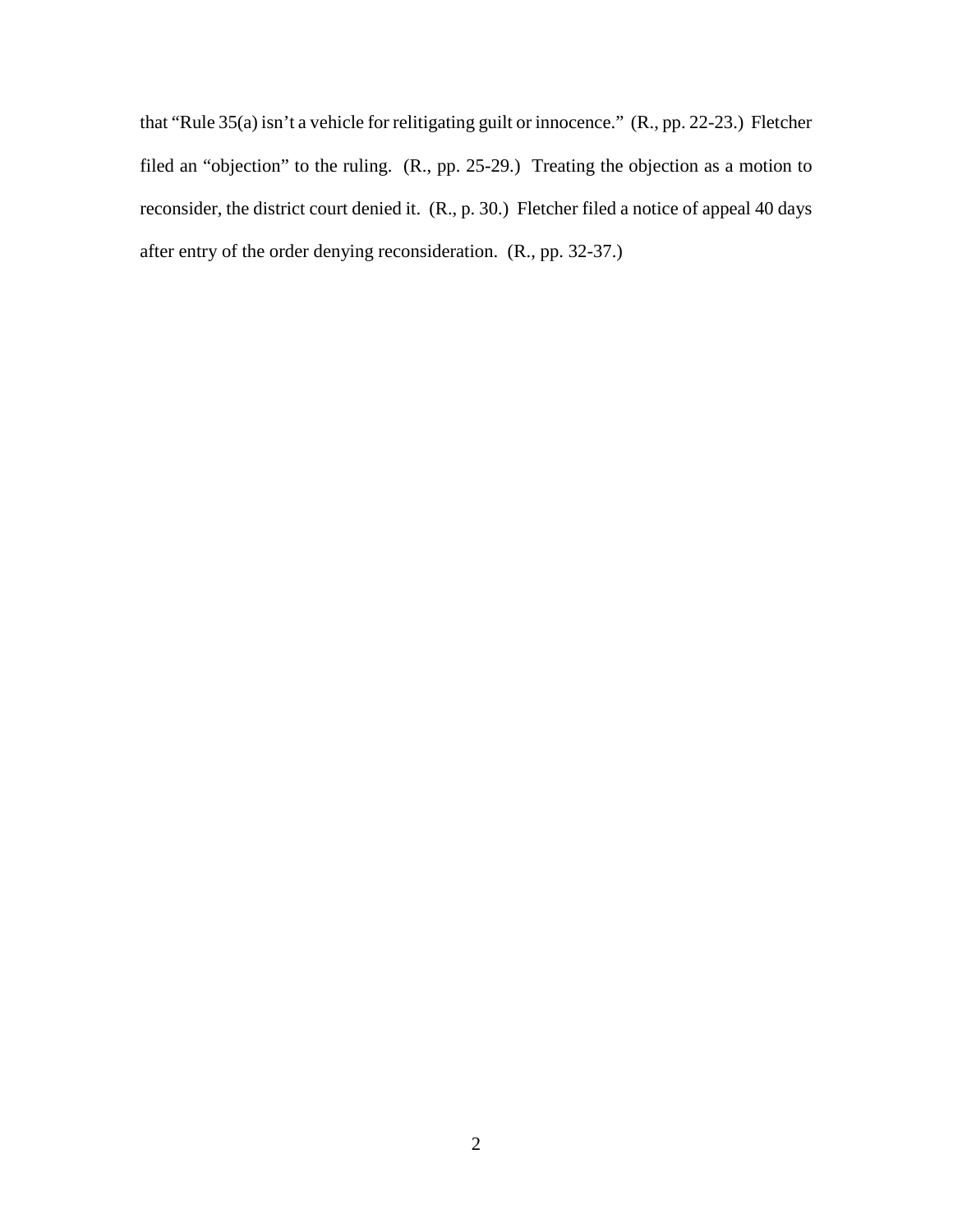# **ISSUE**

Fletcher states the issue on appeal as:

Did the state breach Idaho Criminal Rule 11 plea agreement?

(Appellant's brief, p. 1 (capitalization altered).<sup>[2](#page-6-0)</sup>)

The state rephrases the issue as:

Has Fletcher failed to show that the district court had jurisdiction to consider the claims of error asserted in his motion?

 $\overline{a}$ 

<span id="page-6-0"></span> $2$  Unnumbered pages of the Appellant's brief are referenced herein sequentially.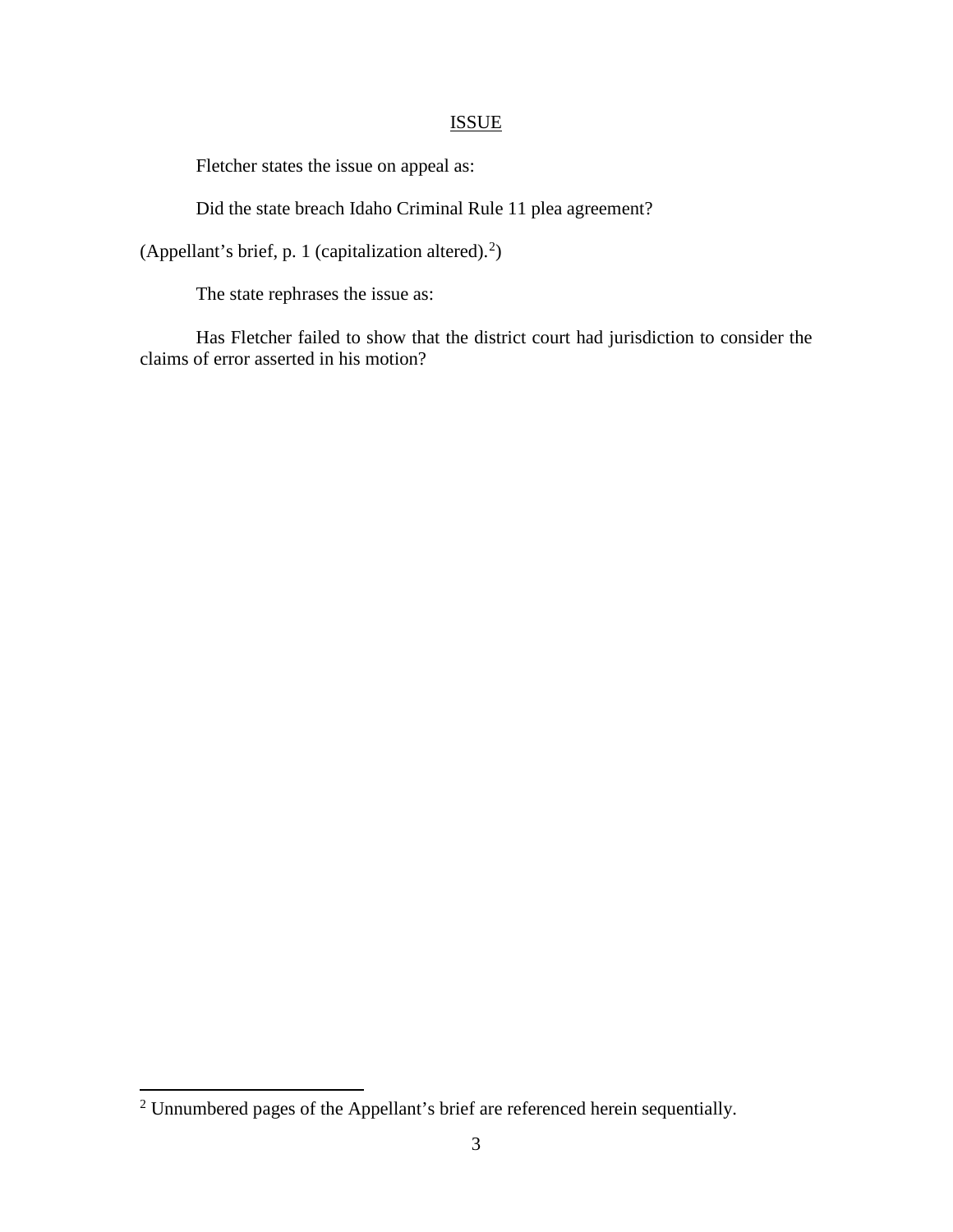#### ARGUMENT

# Fletcher Has Failed To Show That The District Court Had Jurisdiction To Consider The Claims Of Error Asserted In His Motion

### A. Introduction

Fletcher argues the state breached the plea agreement and failed to prove the crime he pled guilty to. (Appellant's brief, p. 6.) Application of the relevant law to the record shows the district court did not have jurisdiction to consider Fletcher's motion.

#### B. Standard Of Review

Whether a court has subject matter jurisdiction is a question of law, given free review. State v. Kavajecz, 139 Idaho 482, 483, 80 P.3d 1083, 1084 (2003).

### C. The District Court Lacked Jurisdiction To Consider Fletcher's Motion

"Absent a statute or rule extending its jurisdiction, the trial court's jurisdiction to amend or set aside a judgment expires once the judgment becomes final, either by expiration of the time for appeal or affirmance of the judgment on appeal." State v. Jakoski, 139 Idaho 352, 355, 79 P.3d 711, 714 (2003) (footnote omitted). A motion to correct a sentence imposed in an illegal manner must be filed within 120 days. I.C.R. 35(b). A motion to "correct a sentence that is illegal from the face of the record" may be filed "at any time." I.C.R. 35(a). Because Fletcher's motion was filed well after the 120-day period had passed, the district court had jurisdiction only to review the legality of the sentence on "the face of the record."

Determining whether a sentence is illegal from the face of the record "does not involve significant questions of fact or require an evidentiary hearing" and does not encompass "reexamin[ing] the facts underlying the case." State v. Clements, 148 Idaho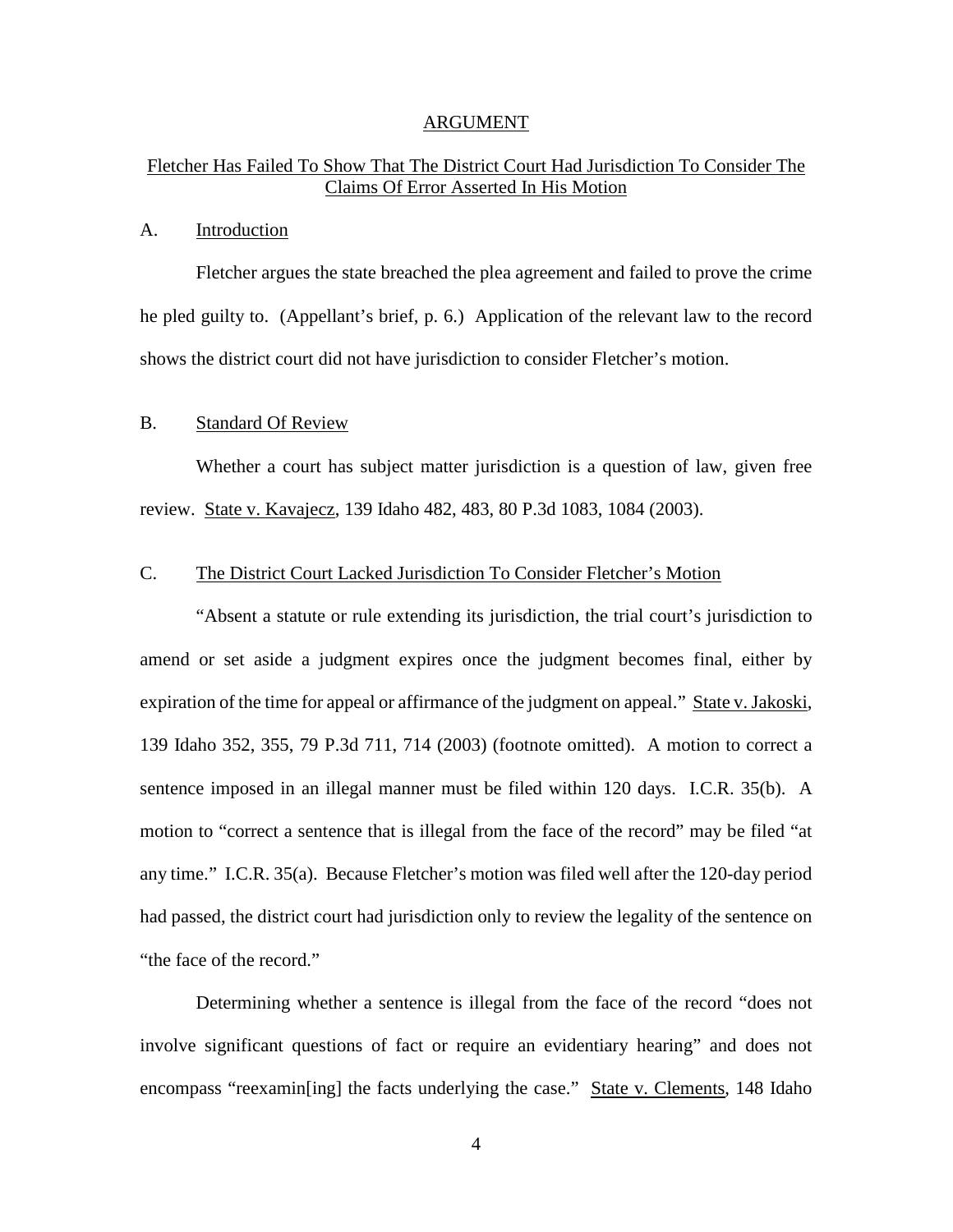82, 86, 218 P.3d 1143, 1147 (2009). "[E]rrors occurring at trial or before the imposition of the sentence" are not within the scope of Rule 35(a). State v. Wolfe, 158 Idaho 55, 65, 343 P.3d 497, 507 (2015). Rule 35(a) motions address "only questions of law." Id.

Fletcher's motion was not within the scope of this narrow rule granting jurisdiction at any time to review the legality of the sentence. Fletcher's claim, that the state failed to prove the crime he pled guilty to, involves the ultimate question of fact and is a claim of error occurring prior to imposition of sentence. His claim that the state breached the plea agreement is, at best, a claim his sentence was imposed in an illegal manner, which had to be brought within 120 days.

Because Fletcher's claims do not fall within the ambit of I.C.R. 35(a), they could not be brought "at any time." The district court therefore lacked jurisdiction to consider, much less grant, them.

### **CONCLUSION**

The state respectfully requests this Court to affirm the denial of Fletcher's motion to correct an illegal sentence.

DATED this 5th day of February, 2018.

 /s/ Kenneth K. Jorgensen\_\_\_\_\_\_\_\_\_\_\_\_\_\_\_ KENNETH K. JORGENSEN Deputy Attorney General